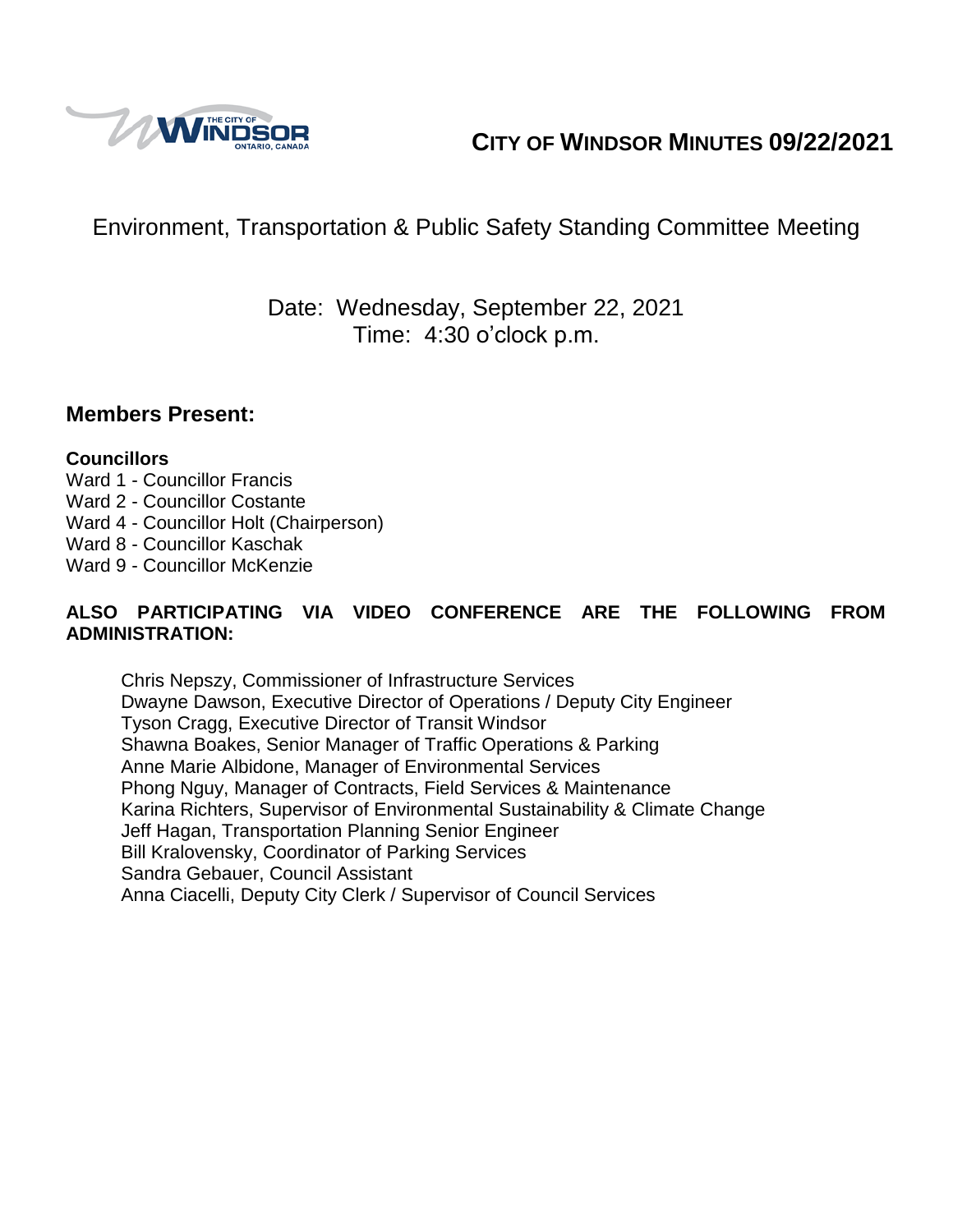## **Minutes Environment, Transportation & Public Safety Standing Committee Wednesday, September 22, 2021** Page 2 of 18

## **1. CALL TO ORDER**

The Chairperson calls the meeting of the Environment, Transportation & Public Safety Standing Committee to order at 4:31 o'clock p.m.

## **2. DISCLOSURE OF PECUNIARY INTEREST AND THE GENERAL NATURE THEREOF**

None disclosed.

## **3. ADOPTION OF THE MINUTES OF THE ETPS STANDING COMMITTEE**

## **3.1. Adoption of the Environment, Transportation & Public Safety Standing Committee minutes of its Special Meeting (Transit Matter items only) held July 14, 2021**

Moved by: Councillor Francis Seconded by: Councillor Kaschak

THAT the minutes of the Environment, Transportation & Public Safety Standing Committee of its Special Meeting (Transit Matter items only) held July 14, 2021 **BE ADOPTED** as presented. Carried.

Report Number: SCM 249/2021

### **3.2. Adoption of the Environment, Transportation & Public Safety Standing Committee minutes of its meeting (excluding Transit Matter items) held July 21, 2021**

Moved by: Councillor Costante Seconded by: Councillor McKenzie

THAT the minutes of the Environment, Transportation & Public Safety Standing Committee meeting (excluding Transit Matter items) held July 21, 2021 **BE ADOPTED** as presented. Carried.

Report Number: SCM 258/2021

## **3.3. Adoption of the Environment, Transportation & Public Safety Standing Committee minutes of its meeting (Transit Matter items only) held July 21, 2021**

Moved by: Councillor Kaschak Seconded by: Councillor Francis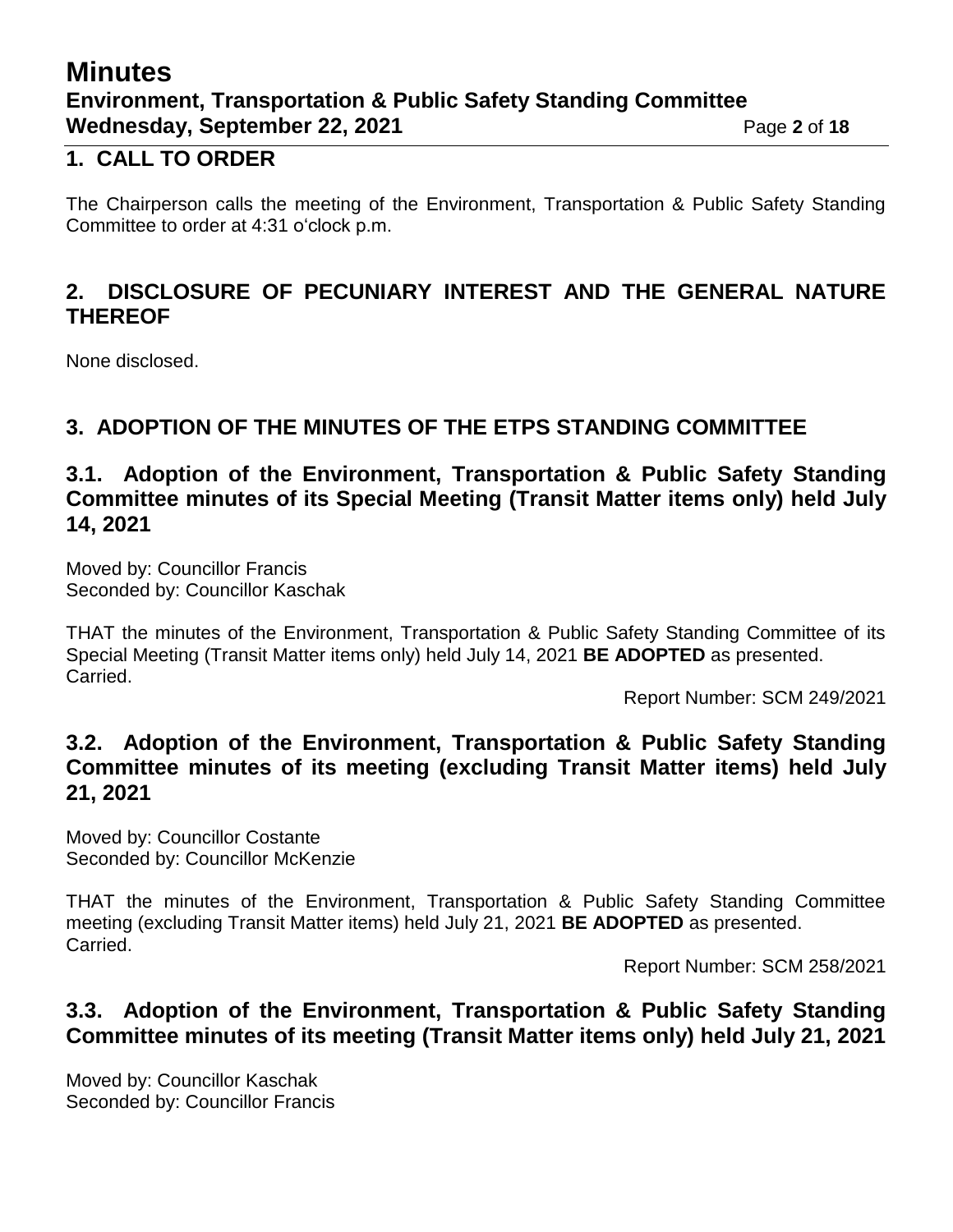# **Minutes Environment, Transportation & Public Safety Standing Committee Wednesday, September 22, 2021** Page 3 of 18

THAT the minutes of the Environment, Transportation & Public Safety Standing Committee meeting (Transit Matter items only) held July 21, 2021 **BE ADOPTED** as presented. Carried.

Report Number: SCM 258/2021

## **4. REQUEST FOR DEFERRALS, REFERRALS OR WITHDRAWALS**

None requested.

## **5. COMMUNICATIONS**

None presented.

## **6. PRESENTATIONS AND DELEGATIONS**

See Items 7.1 and 7.3.

## **7. COMMITTEE MATTERS**

## **7.1. Report No. 110 of the Windsor Essex County Environment Committee - Request for pop-up bike lanes along University Avenue**

#### **Sophie Waters, Lyra Sheldon, and Janna Jandal Al-Rifai, Windsor Essex Youth Climate Council**

Sophie Waters, Lyra Sheldon, and Janna Jandal Al-Rifai, Windsor Essex Youth Climate Council, appear via video conference before the Environment Transportation and Public Safety Standing Committee regarding the advisory committee report "Report No. 110 of the Windsor Essex County Environment Committee - Request for pop-up bike lanes along University Avenue" and provide the following comments:

- The Windsor Essex Youth Climate Council is a grassroots organization dedicated to Intersectional environmentalism in Windsor-Essex County.
- They strongly believe that climate justice can be achieved through direct action, education, and support of the marginalized communities most impacted by climate change.
- Bike lanes align with these goals as they have proven to have environmental, social, and economic effect that would benefit our city.
- Transportation currently represents 23-25 per cent of Canada's greenhouse gas emissions. Each kilometre cycled instead of driven avoids 250 grams of carbon dioxide emissions on average.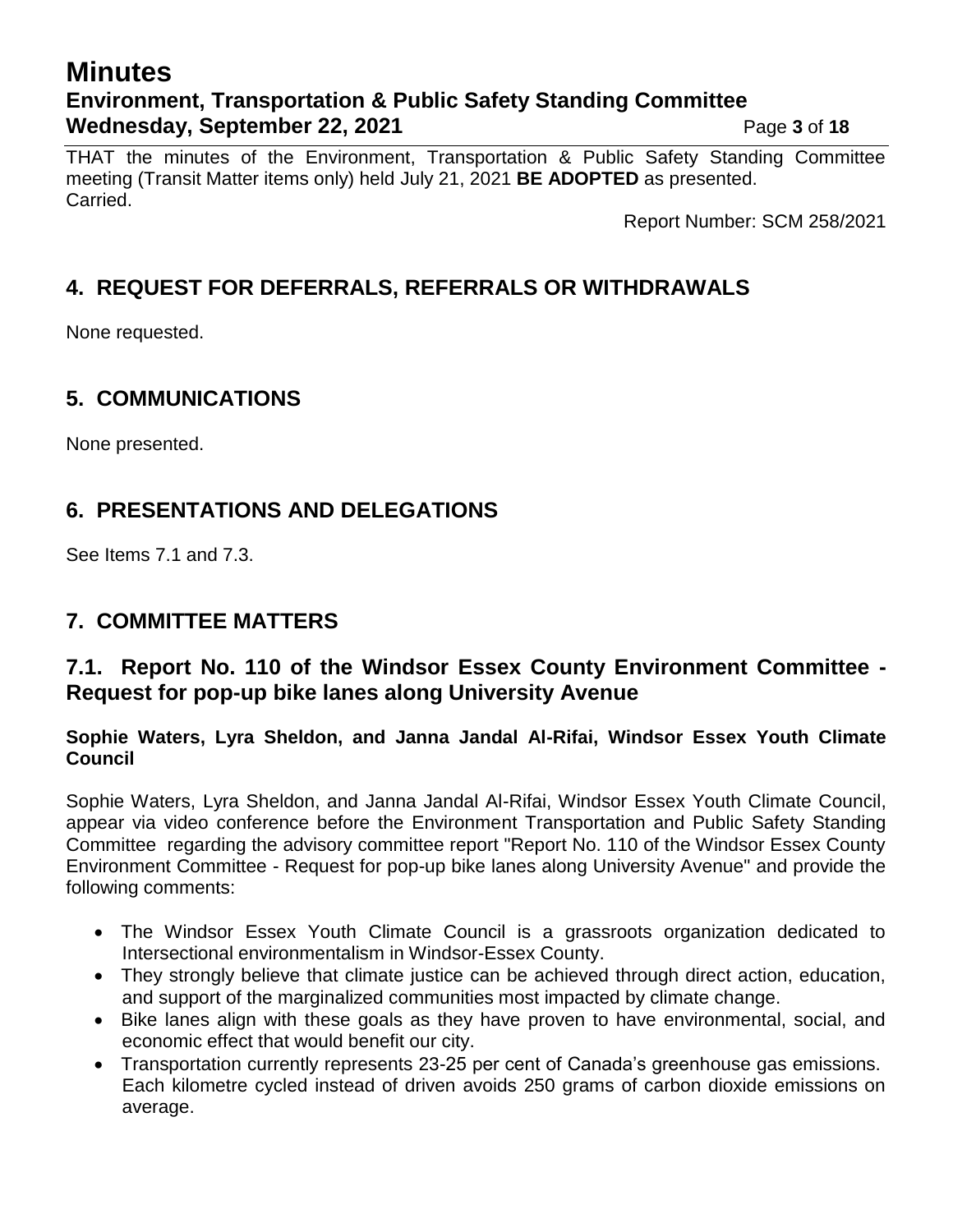# **Minutes Environment, Transportation & Public Safety Standing Committee Wednesday, September 22, 2021** Page 4 of 18

- Encouraging Windsor residents to choose a bike over a car would greatly reduce our net carbon emissions.
- In 2019, the City of Windsor declared a climate emergency and prioritized infrastructure that would encourage sustainable transit options.
- Cycling is a more accessible and inexpensive alternative to driving.
- Requesting protected bike lanes along University Avenue West for 2022 from the University campus to at least Crawford or downtown.
- By implementing this, the City will be providing residents with safe travel and recreation.
- This will also allow them to gather important data for more permanent protected bike lanes in the area.
- The City's new Active Transportation Master Plan cites the bike lanes along University Avenue. The groundwork has already been laid. Now it is time for the City to act on its plans and provide safe infrastructure for active transportation.

Councillor McKenzie inquires whether outreach related to supporting the project and the basic need for it has been done as an organization with some potential partners, i.e. Bike Windsor Essex, the University of Windsor, Downtown Business Association. Ms. Sheldon indicates that they have the support of Bike Windsor Essex, the Students Association, and the Law Association at the University of Windsor, along with the students wanting safe infrastructure for commuting to and from the University.

Moved by: Councillor McKenzie Seconded by: Councillor Francis

#### Decision Number: **ETPS 845**

THAT Report No. 110 of the Windsor Essex County Environment Committee (WECEC) of its meeting held June 24, 2021 indicating:

That the proposal from the Windsor-Essex Youth Climate Council for a pop-up temporary separated bike lane on University Avenue BE ENDORSED. **BE RECEIVED**; and,

THAT the Environment, Transportation & Public Safety Standing Committee **ENDORSE** the creation of a pilot project for temporary separated bike lanes along University Ave. in 2022; and,

THAT Administration **COORDINATE** with all appropriate internal departments to develop this pilot project proposal; and,

THAT the City of Windsor **APPROACH** the University of Windsor to develop terms for a financial model for implementation of a pilot project for separated bike lanes along University Ave; and,

THAT Administration **CONSULT** with external stakeholders including the University of Windsor, the DWBIA, Bike Windsor-Essex and other organizations or groups as appropriate to develop a pilot project for separated bike lanes along University Ave.; and further,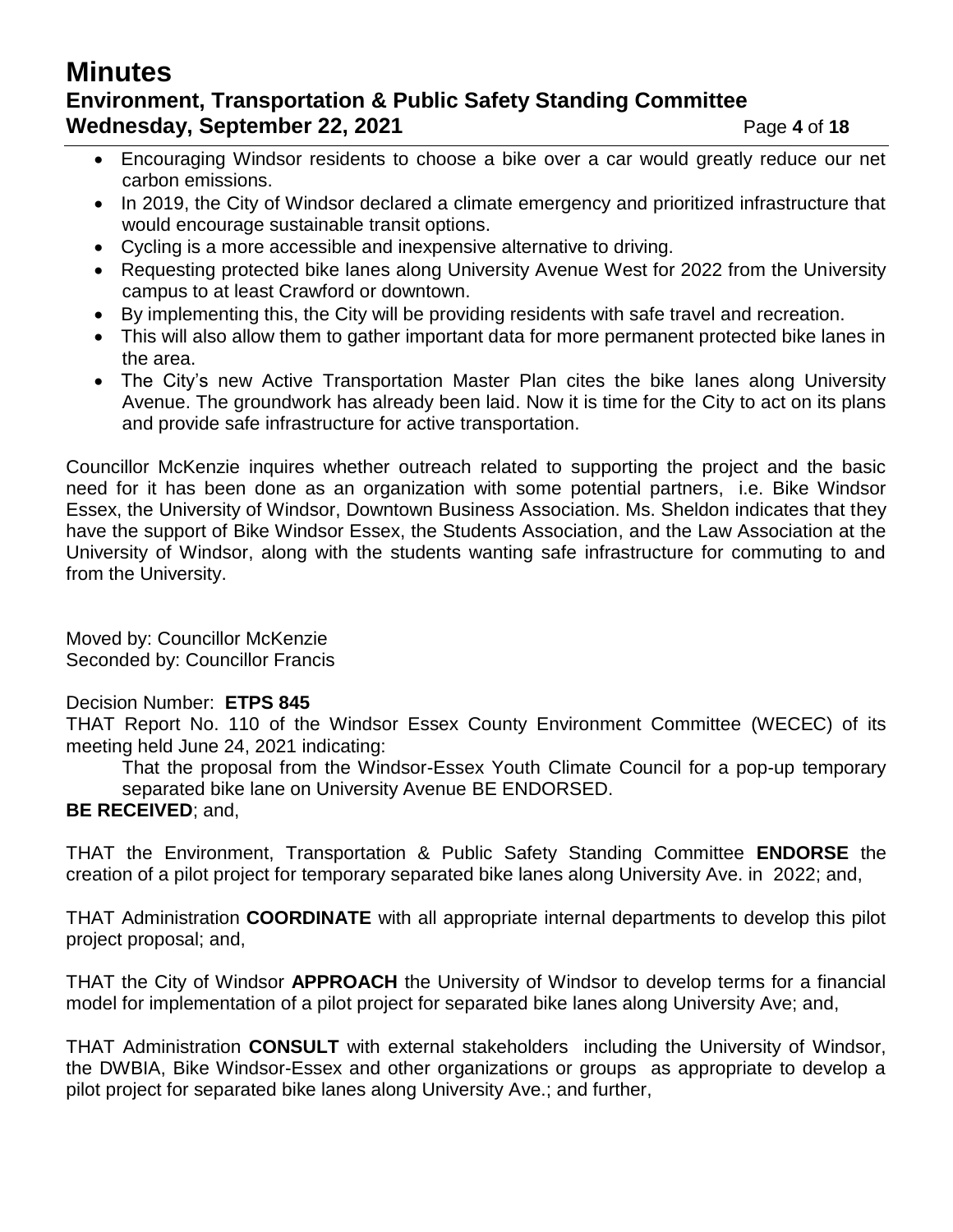# **Minutes Environment, Transportation & Public Safety Standing Committee Wednesday, September 22, 2021** Page 5 of 18

THAT Administration **BE REQUESTED** to provide comment related to this request when this report proceeds to Council. Carried.

> Report Number: SCM 224/2021 Clerk's File: MB2021

## **7.2. Essex Windsor Solid Waste Authority Regular Board Meeting Minutes - June 1, 2021**

Moved by: Councillor Kaschak Seconded by: Councillor Francis

Decision Number: **ETPS 846**

THAT the minutes of the Essex Windsor Solid Waste Authority (EWSWA) of its Regular Board Meeting held June 1, 2021 **BE RECEIVED**. Carried.

> Report Number: SCM 233/2021 Clerk's File: MB2021

### **7.3. Report No. 111 of the Windsor Essex County Environment Committee - Plastics pollution**

#### **Derek Coronado, Windsor Essex County Environment Committee (WECEC) Member**

Derek Coronado, Windsor Essex County Environment Committee (WECEC) member, appears via video conference before the Environment Transportation and Public Safety Standing Committee regarding the advisory committee report "Report No. 111 of the Windsor Essex County Environment Committee - Plastics pollution" and provides the following information:

- Canada and the world has a plastics pollution problem.
- Research, which includes the University of Windsor, is showing micro plastics pollution found in water, dust, food, fruit and as a result in animals including humans.
- Plastics pollution is now a public health problem.
- Seeking to speed up the Federal Government's Management Plan to deal with plastics pollution, and to encourage the Federal Government to go further in being more comprehensive on plastics pollution.
- Plastics are present in the environment and we need to control plastics pollution as much as possible.

Moved by: Councillor McKenzie Seconded by: Councillor Costante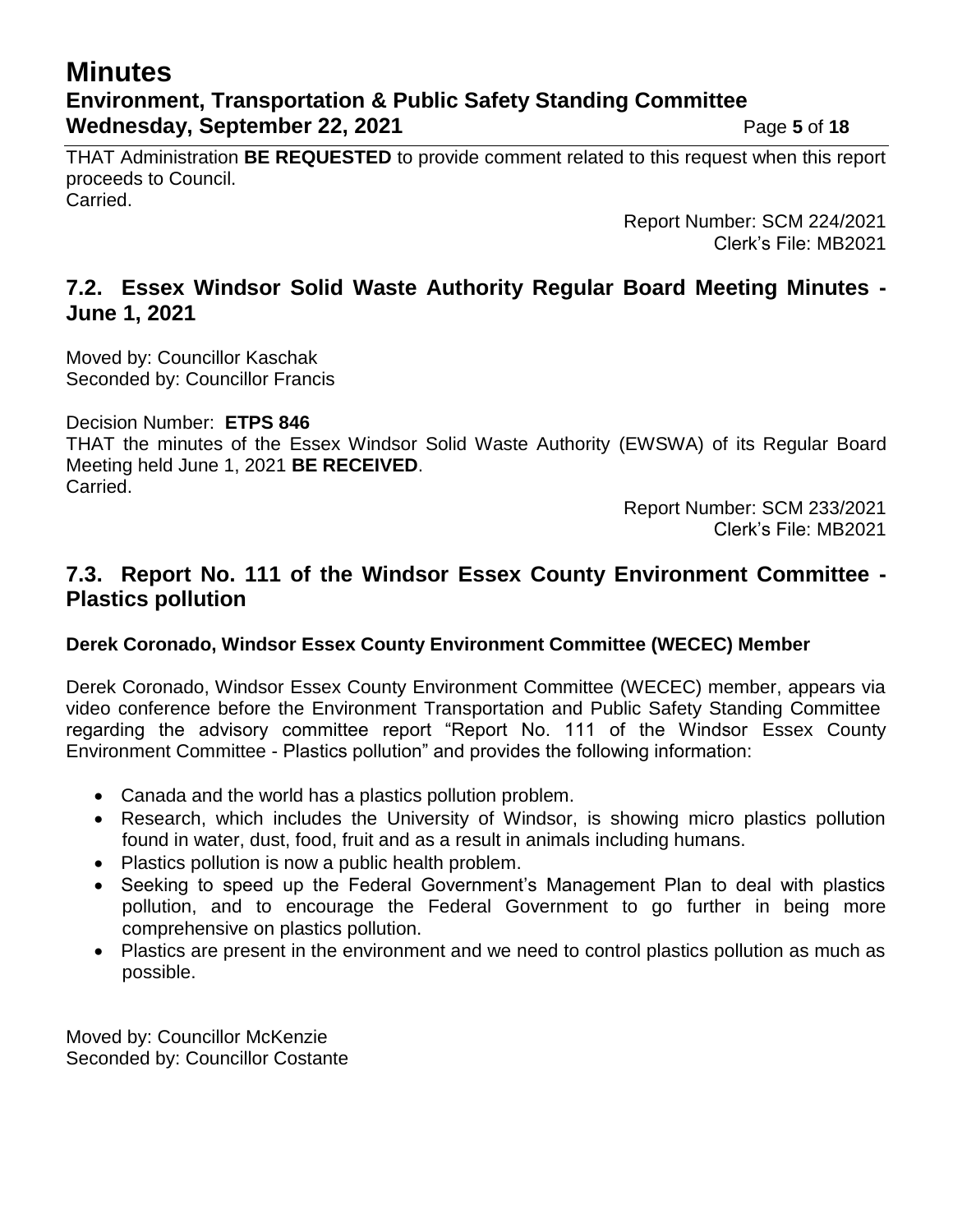## **Minutes Environment, Transportation & Public Safety Standing Committee Wednesday, September 22, 2021 Page 6** of 18

Decision Number: **ETPS 847** THAT Report No. 111 of the Windsor Essex County Environment Committee (WECEC) of its meeting held June 24, 2021 indicating:

WHEREAS plastic pollution is recognized by the Government of Canada, as well as governments and scientists around the world, as damaging to the environment; and

WHEREAS Canada lacks a comprehensive and coordinated approach to addressing the growing problem of plastic pollution; and

WHEREAS global annual production of plastic products is expected to double in the next decade, to 800 million tonnes in 2030; and

WHEREAS some 40 per cent of plastic production generates "single-use" items that are used once and thrown away, which runs counter to the principles of a circular economy; and

WHEREAS the majority of plastics produced are not currently suitable for reuse or recycling and some 8,000 tonnes of Canadian plastic waste end up in landfills, incinerators or the natural environment every day; and

WHEREAS municipalities are in the position of managing the end of life of products that are not adequately managed by the producers that put them on the market; and

WHEREAS investing in the circular economy creates jobs;

THEREFORE BE IT RESOLVED that the City of Windsor:

- 1. Endorse the integrated management plan for plastics proposed by the federal government, which includes:
	- a. Adding plastic manufactured items as a toxic substance to Schedule 1 of the *Canadian Environmental Protection Act (*CEPA)
	- b. Banning six single-use items: checkout bags, stir sticks, six-pack rings, cutlery, certain takeout containers and straws
	- c. Establishing a minimum requirement for recycled plastic content in new plastic products.
- 2. Ask the federal government to implement this important management plan as soon as possible and, in any case, no later than the end of the year.
- 3. Urge the federal government to establish a registry that publicly reports on:
	- a. Descriptions of the plastic manufactured items put on the market each year in Canada
	- b. A list of chemicals found in each product
	- c. The amount of plastic that enters the waste stream in Canada each year, broken down by how and where the waste is processed (e.g. landfill, incineration/wasteto-energy, recycling, domestic vs. export)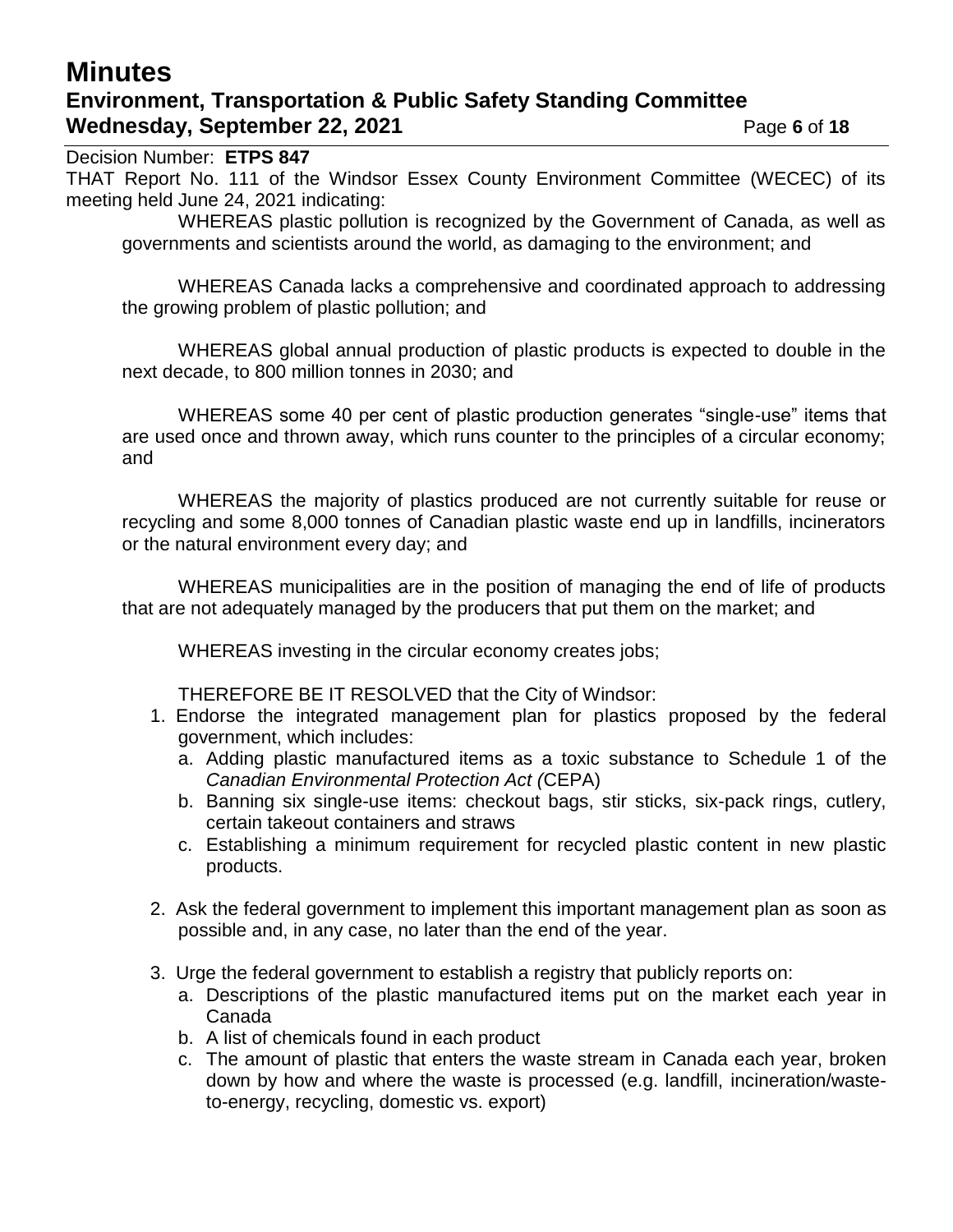# **Minutes Environment, Transportation & Public Safety Standing Committee Wednesday, September 22, 2021** Page 7 of 18

- 4. Further urge the government to establish a framework for the adoption of Extended Producer Responsibility regulation across the country to ensure producers are responsible for the full lifecycle of the products they put on the market in Canada;
- 5. Further urge the federal government to set a national recycling target for plastic products;
- 6. Further urge the federal government to work with municipalities to explore, with a view to investing in, reuse systems to replace single-use plastic products; and,
- 7. That the County of Essex BE REQUESTED to consider adopting the resolution as outlined above.

#### **BE RECEIVED**; and,

THAT administration **REPORT BACK** to Council with comment and review related to this request; and,

THAT this information **BE PROVIDED** to Council when this report proceeds to Council. Carried.

> Report Number: SCM 268/2021 Clerk's File: MB2021

### **7.4. Report No. 112 of the Windsor Essex County Environment Committee - Windsor-Essex Solid Waste Authority - Food and Organics Waste Plan**

Councillor Francis suggests that, in the future, Administration provide comment and review related to Advisory Committee requests for sending letters to the Standing Committee as part of the discussion prior to going to City Council.

Moved by: Councillor Francis Seconded by: Councillor McKenzie

#### Decision Number: **ETPS 848**

THAT Report No. 112 of the Windsor Essex County Environment Committee (WECEC) of its meeting held June 24, 2021 indicating:

That a Letter of Support from the Windsor Essex County Environment Committee BE SENT to the Essex Windsor Solid Waste Authority (EWSWA) endorsing the following:

- 1. That the Food and Organic Waste Management Oversight Committee BE DIRECTED to proceed with a procurement plan for construction of a new Food and Organics Waste Processing Facility ("the Facility") with the following minimum criteria:
	- a. That the Facility BE LOCATED:
		- i. on lands adjacent to the Regional Landfill, or
		- ii. on lands adjacent to the Windsor Biosolids Processing Facility, or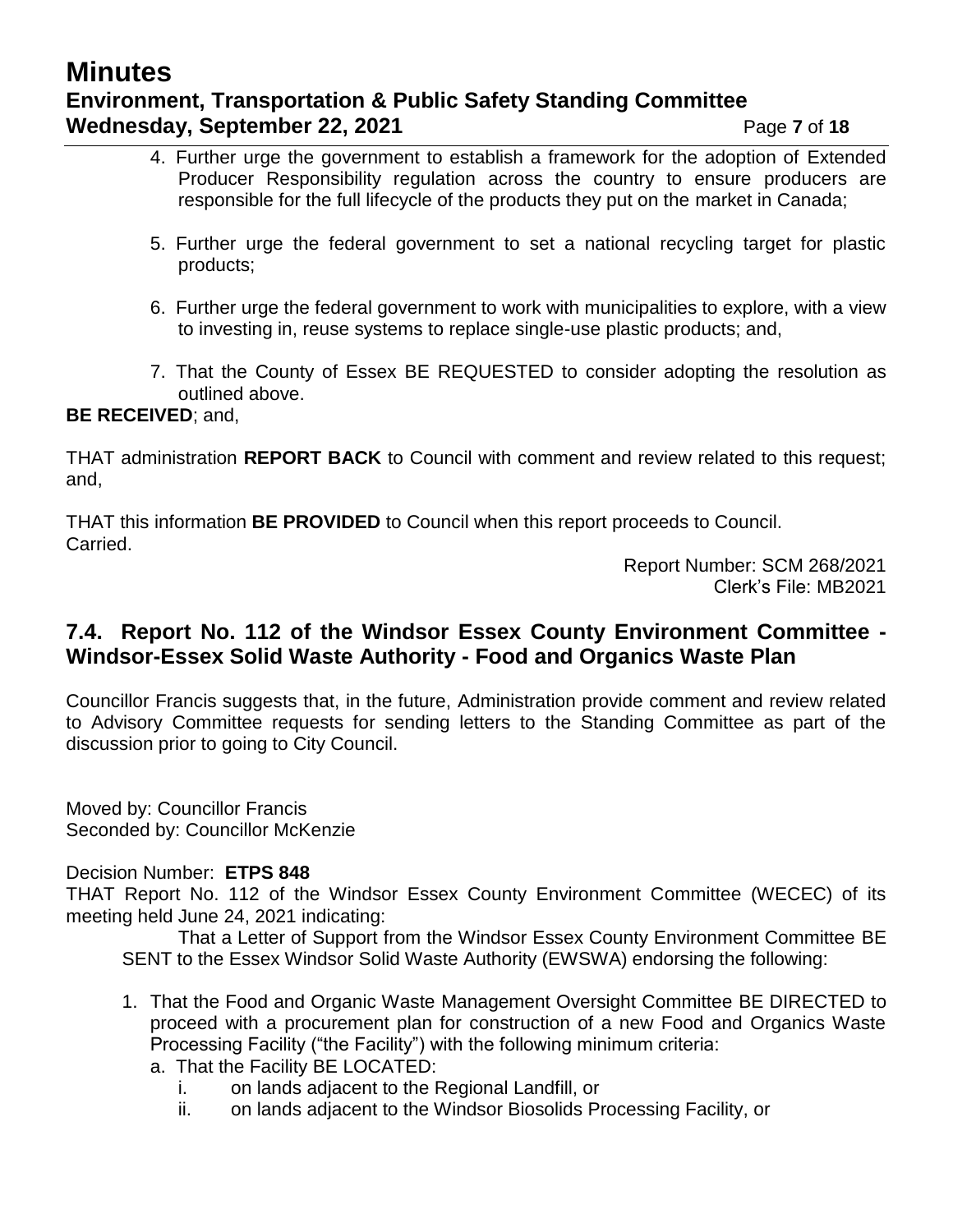# **Minutes Environment, Transportation & Public Safety Standing Committee Wednesday, September 22, 2021** Page 8 of 18

- iii. at a site supplied by a proponent through the procurement submissions, and;
- b. That, consistent with the intent of the City of Windsor Community and Corporate Energy Plans and the Essex County Regional Energy Plan, that the Facility BE DESIGNED using a technology that produces renewable energy with concurrent recovery of nutrients, in addition to helping municipalities towards their greenhouse gas reduction goals and to meet or exceed waste diversion targets set out in the Organics Provincial Policy Statement, and;
- c. That the Facility BE DESIGNED to accept, at a minimum, source separated organics from Windsor and the participating municipalities (confirmed by September 30, 2021), through a curbside collection program, and;
- d. That if the Facility is located at the Windsor Biosolids Processing Facility, biosolids from the City of Windsor's wastewater treatment facilities BE INCLUDED in the minimum feedstock, with the costs and revenues related to the processing of the biosolids portion of the feedstock being apportioned to the City of Windsor, and;
- e. That industry standards BE EXCEEDED regarding odour control at the facility and the end product, and;
- 2. That the 7 County municipalities BE REQUESTED to report to each of their respective Councils by September 30, 2021 for direction on whether those municipalities will participate in the Regional Food and Organics Waste Management program at its onset and to what degree, based on the recommendations of the Oversight Committee and endorsed by the EWSWA Board (attached as Schedule "A"), and;
- 3. That the Food and Organics Waste Oversight Committee BE DIRECTED to report back to the EWSWA Board with a recommended Procurement Plan outlining project delivery model selection, timing and next steps, and;
- 4. That the Food and Organics Waste Oversight Committee BE DIRECTED to pursue planning and environmental approvals for the municipally owned sites adjacent to the regional landfill in the County of Essex and the Windsor Biosolids Processing Facility in the City of Windsor, and;
- 5. That, prior to any contract award for design and construction of the Facility, the General Manager of EWSWA BE DIRECTED to report back to the EWSWA Board with a Regional Food and Organics Waste Management Plan, such plan to include the proposed funding model including sharing of expenses, revenues and environmental credits and responsibilities of all parties related to the Facility and the food and organic waste collection system.

#### **BE APPROVED**; and,

THAT Administration **BE REQUESTED** to provide comment related to the request; and,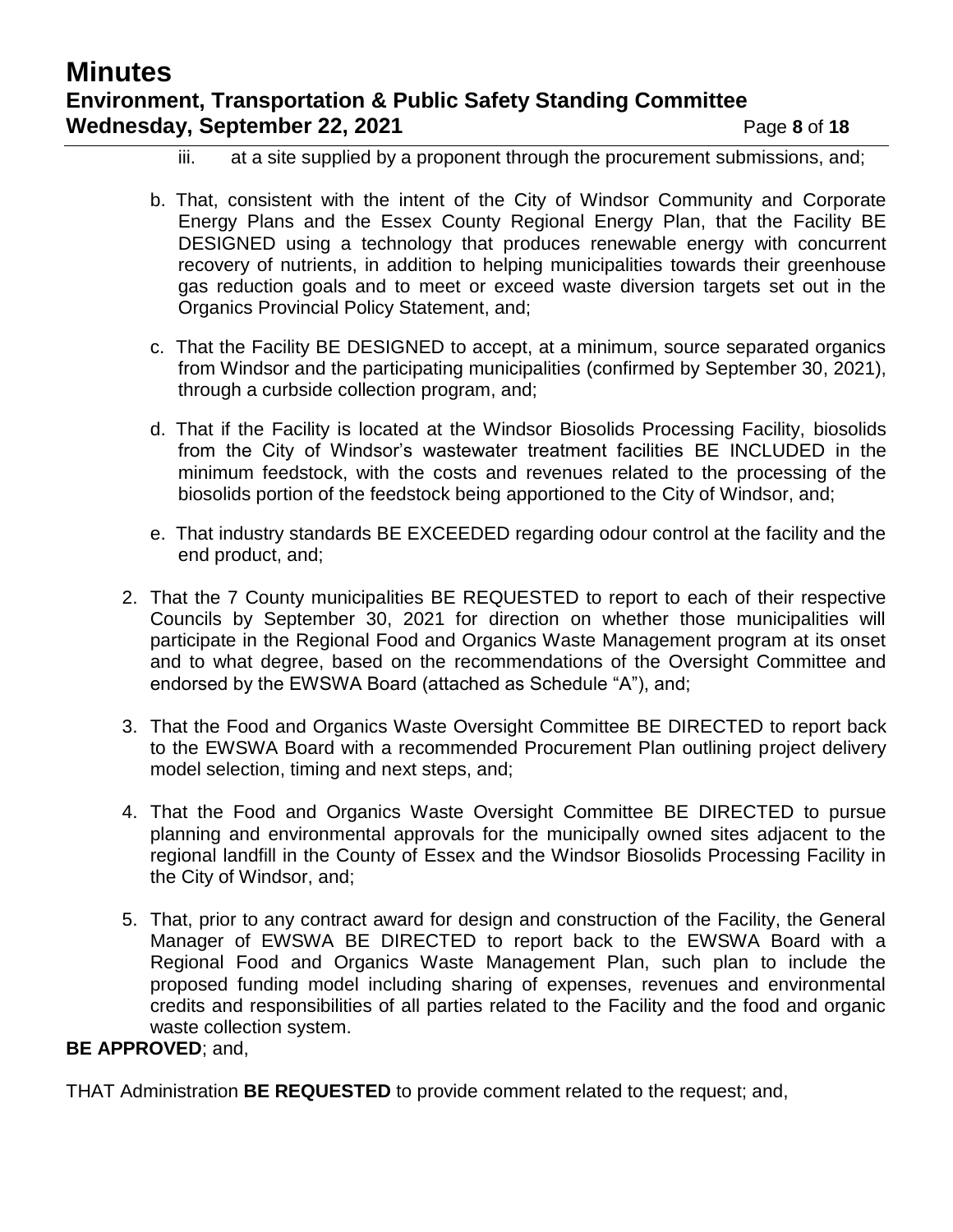## **Minutes Environment, Transportation & Public Safety Standing Committee Wednesday, September 22, 2021** Page 9 of 18

THAT this information **BE PROVIDED** to Council when this report proceeds to Council. Carried.

> Report Number: SCM 269/2021 Clerk's File: MB2021

## **7.5. Report No. 113 of the Windsor Essex County Environment Committee - Ojibway Shores National Urban Park**

Moved by: Councillor Francis Seconded by: Councillor McKenzie

Decision Number: **ETPS 849**

THAT Report No. 113 of the Windsor Essex County Environment Committee (WECEC) of its meeting held June 24, 2021 indicating:

That the Windsor Essex County Environment Committee (WECEC) supports the creation of the Ojibway Shores National Urban Park, and further, that a letter BE SENT to the Federal Government (Minister of Infrastructure and Communities; Minister of Environment and Climate Change) and to our local Federal Members of Parliament to encourage the creation of an Ojibway Shores National Urban Park.

#### **BE APPROVED**; and,

THAT Administration **BE REQUESTED** to provide comment related to the request; and,

THAT this information **BE PROVIDED** to Council when this report proceeds to Council. Carried.

> Report Number: SCM 270/2021 Clerk's File: MB2021

## **7.6. Minutes of the Town & Gown Committee of its meeting held June 29, 2021**

Moved by: Councillor Francis Seconded by: Councillor Costante

Decision Number: **ETPS 850**

THAT the minutes of the Town & Gown Committee of its meeting held June 29, 2021 **BE RECEIVED**.

Carried.

Report Number: SCM 273/2021 Clerk's File: MB2021

## **7.7. Minutes of the Windsor Essex County Environment Committee of its meeting held June 24, 2021**

Moved by: Councillor Kaschak Seconded by: Councillor Costante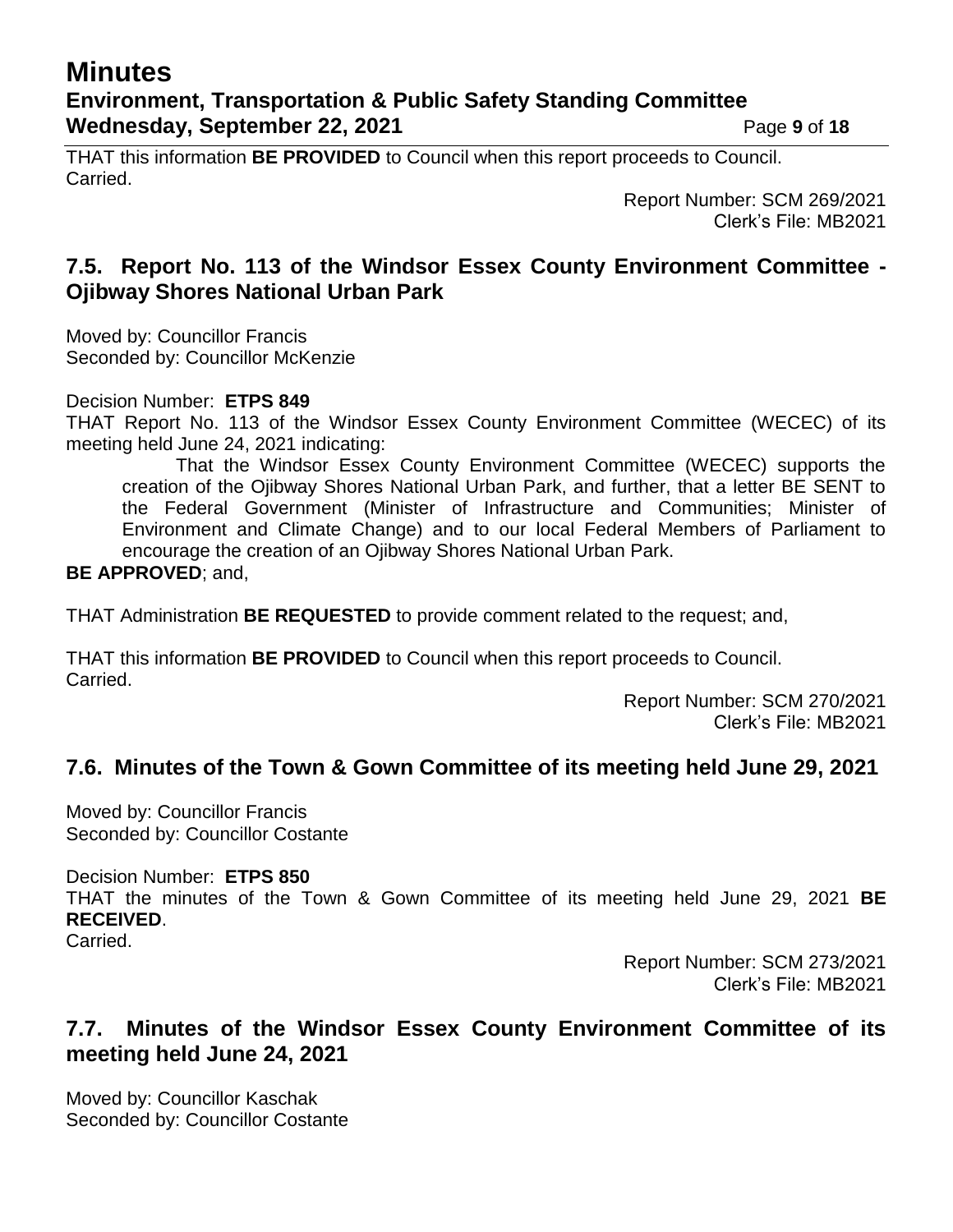# **Minutes Environment, Transportation & Public Safety Standing Committee Wednesday, September 22, 2021** Page 10 of 18

Decision Number: **ETPS 851** THAT the minutes of the Windsor Essex County Environment Committee (WECEC) of its meeting held June 24, 2021 **BE RECEIVED**. Carried.

> Report Number: SCM 267/2021 Clerk's File: MB2021

### **7.8. Minutes of the Vision Zero Stakeholder Group of its meeting held July 2, 2021**

Councillor Kaschak asks for next steps in the process for the Vision Zero Stakeholder Group. Jeff Hagan, Transportation Planning Senior Engineer, appears via video conference before the Environment Transportation and Public Safety Standing Committee regarding the Advisory Committee report "Minutes of the Vision Zero Stakeholder Group of its meeting held July 2, 2021" and indicates that next steps will include the recommended initiatives followed by the interim goals within that initiative. Mr. Hagan adds that a progress report will be provided to the next Environment, Transportation and Public Safety Standing Committee meeting.

Moved by: Councillor Kaschak Seconded by: Councillor McKenzie

Decision Number: **ETPS 852**

THAT the minutes of the Vision Zero Stakeholder Group of its meeting held July 2, 2021 **BE RECEIVED**.

Carried.

Report Number: SCM 275/2021 Clerk's File: MB2021

## **7.9. Minutes of the Windsor Licensing Commission of its meeting held July 21, 2021**

Moved by: Councillor Kaschak Seconded by: Councillor McKenzie

Decision Number: **ETPS 853** THAT the minutes of the Windsor Licensing Commission (WLC) of its meeting held July 21, 2021 **BE RECEIVED**. Carried.

> Report Number: SCM 276/2021 Clerk's File: MB2021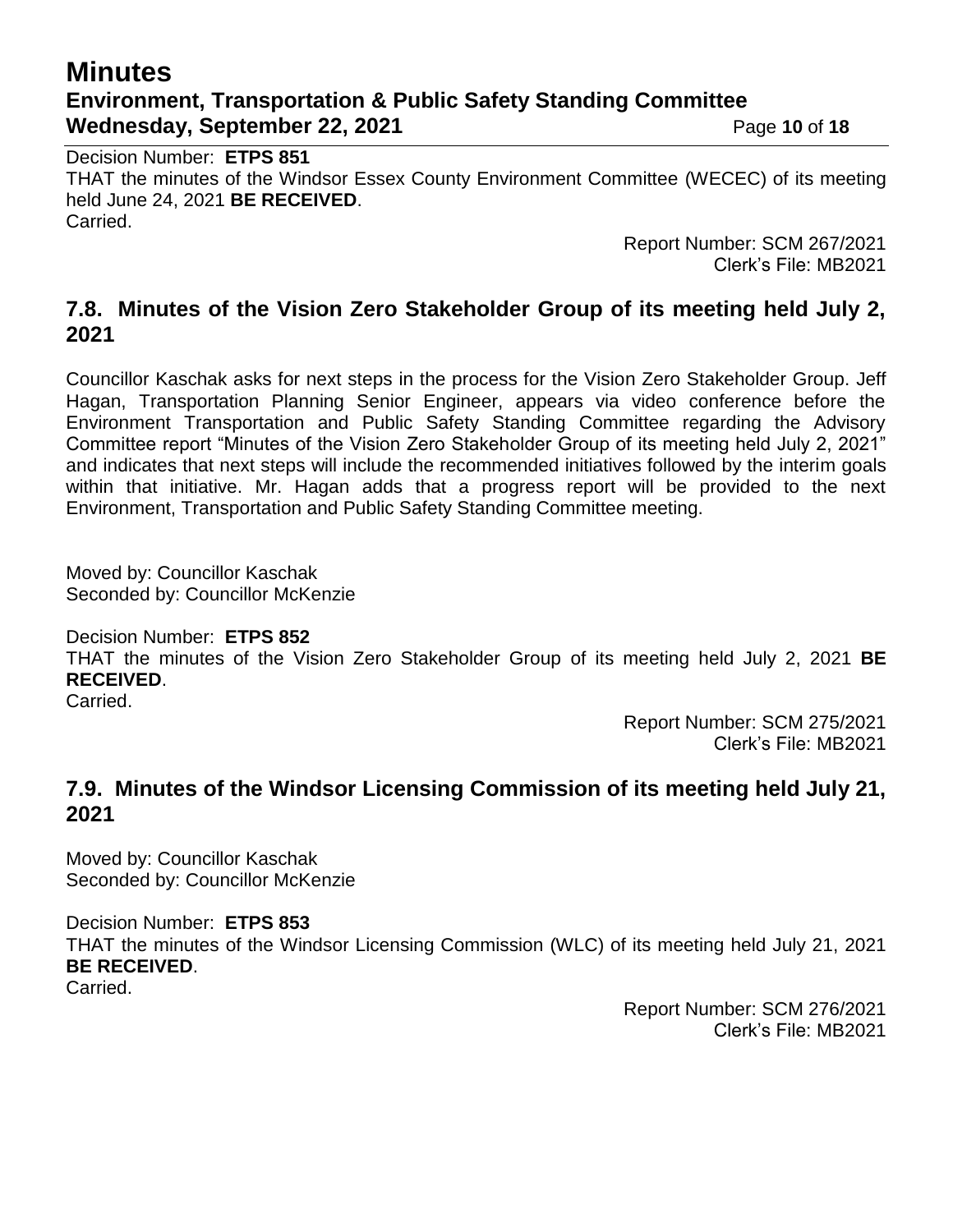# **Minutes Environment, Transportation & Public Safety Standing Committee Wednesday, September 22, 2021** Page 11 of 18

### **8. ADMINISTRATIVE ITEMS**

## **8.1. Response to CQ - 2 -2021 Fee Structure for Residential Permit Program CITY WIDE**

Moved by: Councillor Kaschak Seconded by: Councillor Francis

Decision Number: **ETPS 854** THAT Council **APPROVE** the changes below, as per Option B of this report, in the User Fee Schedule for 2022.

Revise:

| <b>Ref #21</b>                  | Sale of 1 <sup>st</sup> Residential Permit | \$35 | per permit |
|---------------------------------|--------------------------------------------|------|------------|
| TO                              |                                            |      |            |
| <b>Ref #21</b>                  | Sale of Residential Permit                 | \$35 | per permit |
| Delete:                         |                                            |      |            |
| Ref #22<br>Carried.             | Sale of 2 <sup>nd</sup> Residential Permit | \$20 | per permit |
| Councillor Costante voting nay. |                                            |      |            |

Report Number: S 120/2021 Clerk's File: ST2021

### **8.2. Additional information to Council Question CQ 12-2019, S 146/2019 "Suggested Alternatives to Curb Issues with Residential Permit Parking"- City Wide**

Councillor Costante asks Administration to outline which recommendations in the report could be implemented shortly versus the ones that will necessitate longer studies and will require a report back, or, do all of these items require a report back to Council. Dwayne Dawson, Executive Director of Operations, appears via video conference before the Environment, Transportation and Public Safety Standing Committee regarding the administrative report "Additional information to Council Question CQ 12-2019, S 146/2019 "Suggested Alternatives to Curb Issues with Residential Permit Parking"- City Wide" and indicates that some of the recommendations could be reviewed in the short term and could include looking at the permit areas to see if there are changes and what is available for modifications. Mr. Dawson adds that there have been some changes in the area of the bridge and Erie Street and proposes that these can be looked at in advance to see if those changes are warranted. Bill Kralovensky, Coordinator of Parking Services, appears via video conference before the Environment Transportation and Public Safety Standing Committee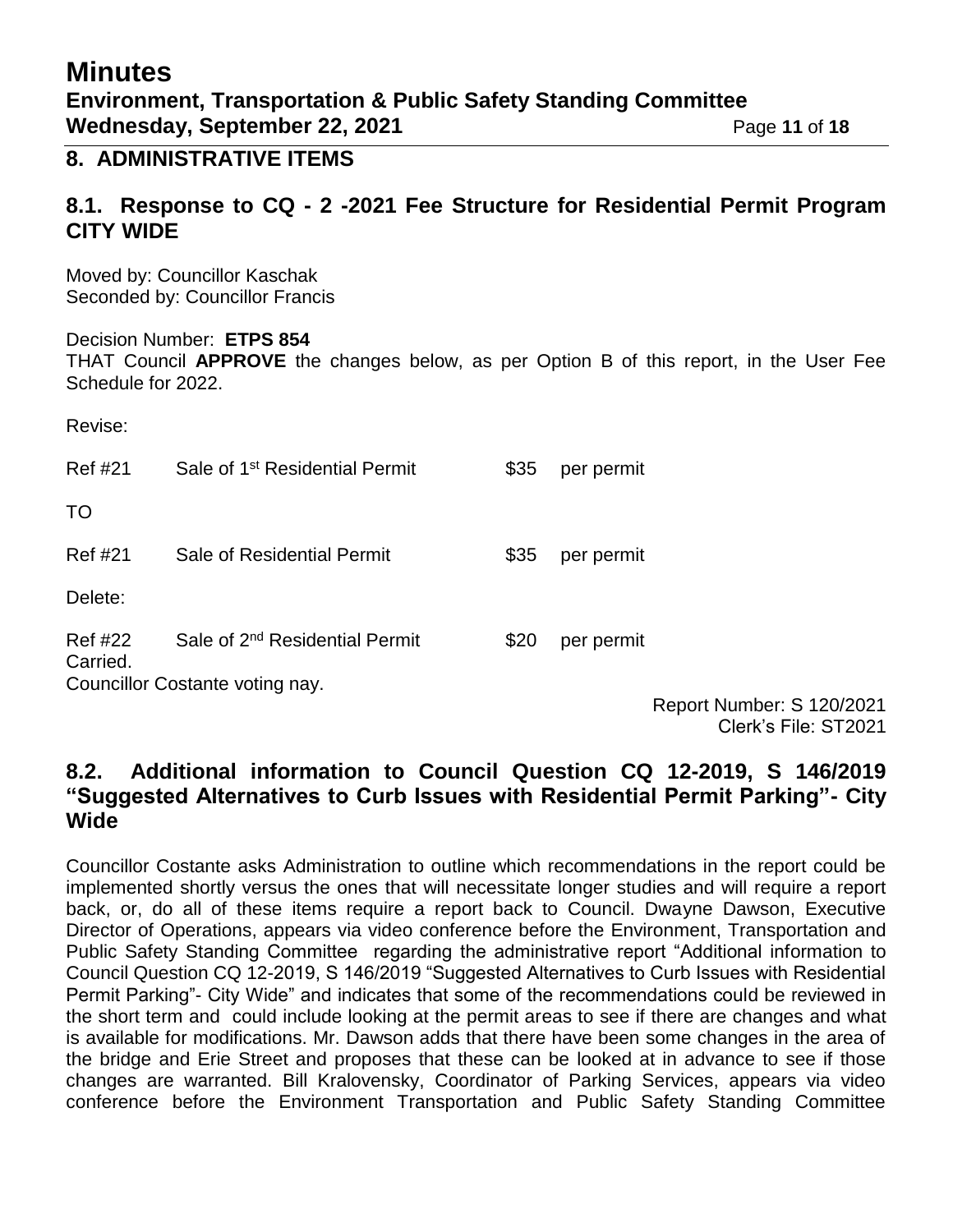## **Minutes Environment, Transportation & Public Safety Standing Committee Wednesday, September 22, 2021** Page 12 of 18

regarding the administrative report "Additional information to Council Question CQ 12-2019, S 146/2019 "Suggested Alternatives to Curb Issues with Residential Permit Parking"- City Wide" and indicates that a questionnaire may be sent out to residents to determine if residential permit parking is still needed.

Councillor Costante inquires when looking at commuter lots, i.e. on Brock, Edison,, and Indian Roads, does Administration agree that this can be implemented in short order or will it require a study. Mr. Kralovensky responds that the commuter lot on Brock Street is unused, and when the report is approved by Council, extra parking will be available for the University. Mr. Kralovensky adds that in terms of Indian Street, it will require removing the residential parking from that three block area and changing the bylaw.

Councillor Holt inquires as to what it would look like bringing those under utilized lots into a policy. Mr. Kralovensky responds that whatever we do for a commuter lot if it is in an area, i.e. the Brock Street lot, the university students could park there perhaps at a reduced rate or use their Transit pass to leave their car there.

Councillor Holt asks if the commuter lots will be monitored to determine their usage. Mr. Kralovensky responds that there has to be some sort of an enforcement tool, i.e. a permit or fee structure as the abutting residents will park there.

Moved by: Councillor Costante Seconded by: Councillor Francis

#### Decision Number: **ETPS 855**

THAT Administration **BE DIRECTED** to report back to Council related to all 5 options detailed in the report of the Coordinator of Parking Services dated August 23, 2021 entitled "Additional information to Council Question CQ 12-2019, S146/2019 'Suggested Alternatives To Curb Issues With Residential Permit Parking'- City Wide" as follows:

- Commuter lots
- Parking bylaw changes
- Evaluation of present residential permit areas
- Property evaluations
- Transit route 518x

for further study, review and/or action; and,

THAT the information **INCLUDE** short term, medium term, and long term implementation plans as well as a risk analysis. Carried.

> Report Number: S 121/2021 Clerk's File: ST2021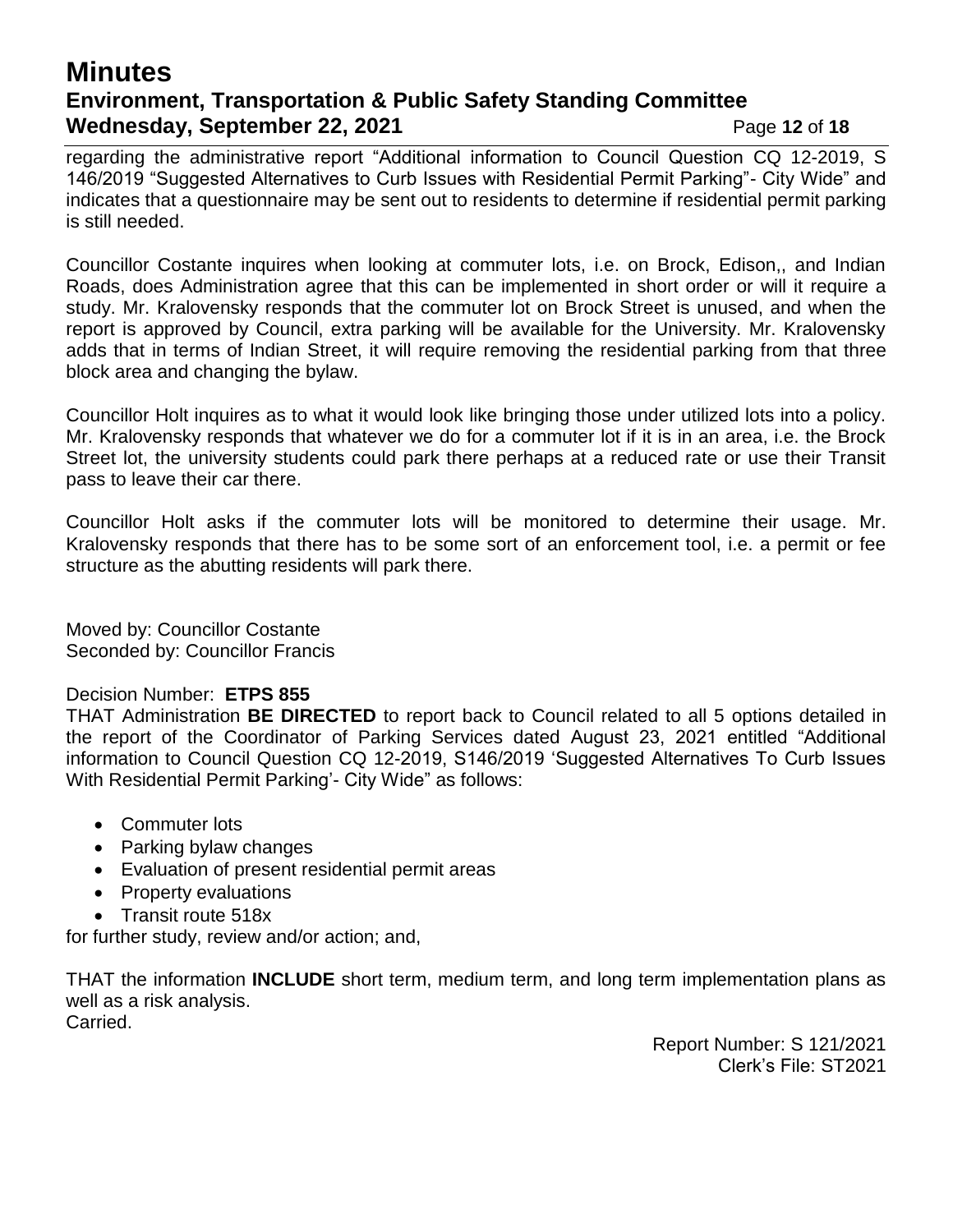# **Minutes Environment, Transportation & Public Safety Standing Committee Wednesday, September 22, 2021** Page 13 of 18

## **8.3. Response to CQ 10-2021 On-Street Parking on Walker Road – Ward 4/5**

Councillor Holt states that there are many development plans/proposals moving forward, mainly the residential component east of Walker Road, and adds that several property owners have requested that on-road parking be added in the Walker Road area. Councillor Holt inquires as to how the addition of on street parking on the west side of the street would affect some of the vehicular collision rates that occur at those intersections. Shawna Boakes, Senior Manger of Traffic Operations & Parking, appears via video conference before the Environment, Transportation and Public Safety Standing Committee regarding the administrative report "Response to CQ 10-2021 On-Street Parking on Walker Road – Ward 4/5" and indicates that most of the incidences occur on the left turn at Walker Road turning into the side streets. Ms. Boakes indicates that there are sightline issues with the commercial buildings on the west side of the road being close to the intersections specifically at Niagara and Ontario Streets. Ms. Boakes adds that there definitely will be a requirement for a significant offset for parking in those areas in order to get some sight lines there. Mr. Hagan adds that on street parking is recommended as a traffic calming measure along the corridor so it can have a speed reduction effect.

Councillor Holt inquires about the timelines for bike lanes in that area. Mr. Hagan indicates that this section of Walker is categorized as multi-modal in the Transportation Master Plan. Mr. Hagan adds that in terms of the cycling infrastructure, a detailed review of this area has not been done, and that most of the corridor is low priority in terms of timelines.

Councillor Holt leaves the Chairperson's role at 5:37 o clock p.m. and Council Costante assumes the Chair.

Councillor Kaschak inquires if many residents have parking spots in alleys; i.e. the alley between Walker and Monmouth Roads and side street parking from Niagara, Cataraqui and Richmond and is there ample parking for future development. Ms. Boakes indicates that in that area, the majority of residents do have access through the paved alleys in the back. Ms. Boakes adds that the new development that was built has parking dedicated to each one of the units in the back through the alley and the side streets, with the exception of corner clearances, have unlimited parking with no permits in that area.

Councillor Holt returns to the Chairperson's role at 5:47 clock p.m. and assumes the Chair.

Moved by: Councillor Holt Seconded by: Councillor McKenzie

#### Decision Number: **ETPS 856**

THAT Council **DIRECT** administration to move forward with implementing on-street parking between Ottawa St. and Wyandotte St. on the West Side of Walker Road to accommodate the residential usage along that street with appropriate setbacks, and to attempt to alleviate as many sightline issues as possible.

#### Carried.

Councillor Francis voting nay.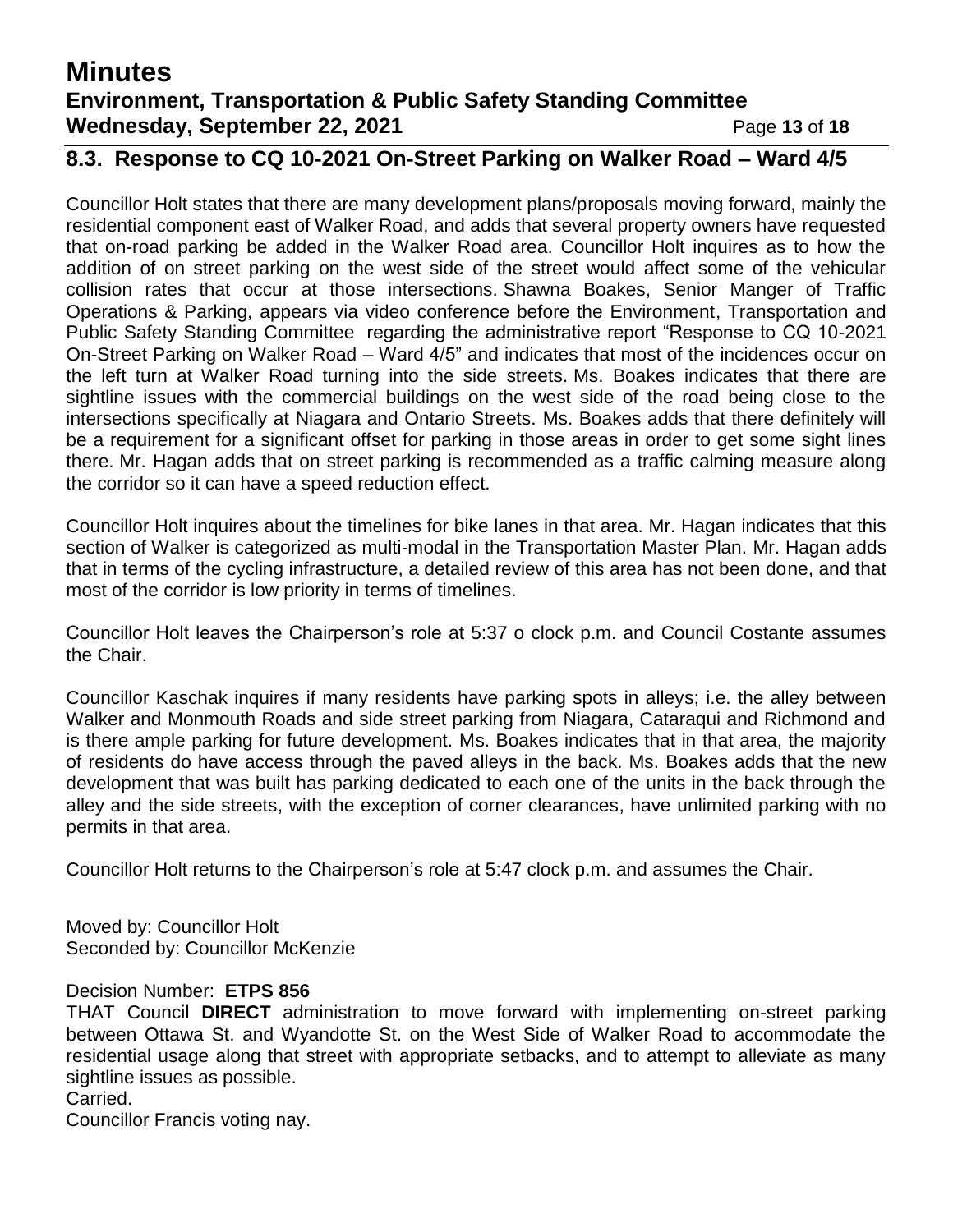Report Number: S 116/2021 Clerk's File: ST2021

### **8.4. Response to CQ-45-2011 Traffic Signal Removals - Citywide**

Councillor Francis asks for confirmation regarding whether the signal located at Brock and Sandwich is earmarked for removal in 2024. Ms. Boakes indicates that the date listed is their best estimation when that project will move forward, but it will move forward in conjunction with the rest of the work that is being proposed on that street as part of the bridgework.

Councillor Kaschak advises that he is in favour of removing traffic signals at all of these intersections except for Campbell and Grove and Airport and Walker Road.

Councillor Costante inquires when the studies were undertaken and if the schools were closed due to COVID at that time. Ms. Boakes indicates that the numbers in the study were derived from 2019 and prior and very little data came during COVID.

Councillor Costante states with respect to the Brock Sandwich intersection, he asks if the two vacant buildings (the old jail and the registry office), were taken into account and if those buildings become activated, how that would impact things. Ms. Boakes responds that it was taken into account and administration has had discussions with Planning and Building related to it. Ms. Boakes adds that there would have to be a significant increase on those side streets in order to reach the level that the warrant would recommend.

Councillor McKenzie requests that Administration provide clarification related to their decision making process as it relates to traffic signals. Ms. Boakes indicates that there is differentiation between a new signal and signal removal, signal removal could potentially be a higher risk because people know it is there and getting used to it being gone is different than deciding to install it in the first place.

Councillor Holt refers to the intersection at Riverside and Hiram Walker and the agreement with Hiram Walker to leave that signal, as there is an employee parking lot across the street. Ms. Boakes indicates that the original signal was installed, which may have been paid for by Hiram Walker; and when the new signal was designed at Devonshire, as part of those discussions with Hiram Walker, it was agreed upon with the City and Hiram Walker to reduce it to a signalized pedestrian crossing.

Moved by: Councillor Costante Seconded by: Councillor Kaschak

#### Decision Number: **ETPS 857**

That the traffic signals identified for removal in Table 2, detailed in the report of the Senior Manager of Traffic Operations & Parking dated August 23, 2021 entitled "Response to CQ-45-2011 Traffic Signal Removals – City Wide" **BE APPROVED**; and,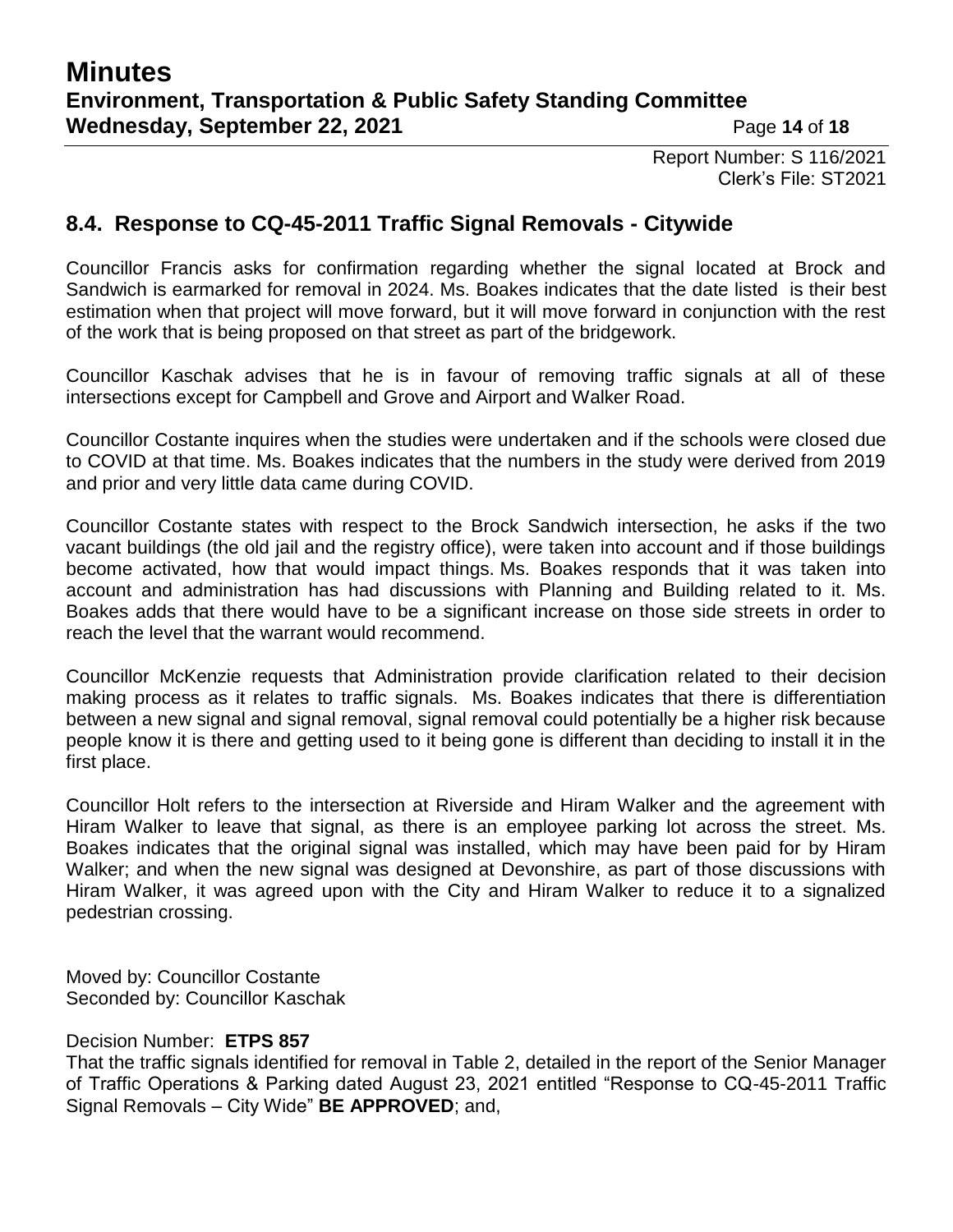## **Minutes Environment, Transportation & Public Safety Standing Committee Wednesday, September 22, 2021** Page 15 of 18

That the traffic signals located at Brock St. @ Sandwich St. and Campbell Ave. @ Grove Ave. **BE REMOVED** from the approved list. Carried.

> Report Number: S 117/2021 Clerk's File: ST2021

## **8.5. Response to CQ 5-2021 Pedestrian Walkways – City Wide**

Councillor Kaschak indicates he brought this question forward after receiving complaints last winter from residents in the Fountainbleu area who were trying to go from one street to another. Councillor Kaschak adds that from a liability standpoint, that the Public Works Department or Parks Department should be maintaining consistency with the other sidewalks and trails that are being done. Phong Nguy, Manager of Contracts, Maintenance and Field Services, appears via video conference before the Environment, Transportation & Public Safety Standing Committee regarding the administrative report "Response to CQ 5-2021 Pedestrian Walkways-City Wide" and indicates that there are 80 walkways; 49 are being cleared and 31 are not being cleared due to various obstructions, i.e. bollards or the width or narrowness of that sidewalk.

Moved by: Councillor Kaschak Seconded by: Councillor Costante

#### Decision Number: **ETPS 858**

THAT the report of the Manager of Contracts, Maintenance & Field Services dated August 19, 2021 entitled "Response to CQ 5-2021 Pedestrian Walkways – City Wide" **BE RECEIVED** for information; and,

THAT the addition of signage at pedestrian inter-block walkways in the wintertime **BE APPROVED**; and,

THAT administration **BE DIRECTED** to monitor the effectiveness for a period of 2 years; and,

THAT funding in the amount of \$18,600 **BE APPROVED**; and,

THAT the amount **BE FUNDED** from the Budget Stabilization Reserve Fund (BSR). Carried.

> Report Number: S 110/2021 Clerk's File: ST2021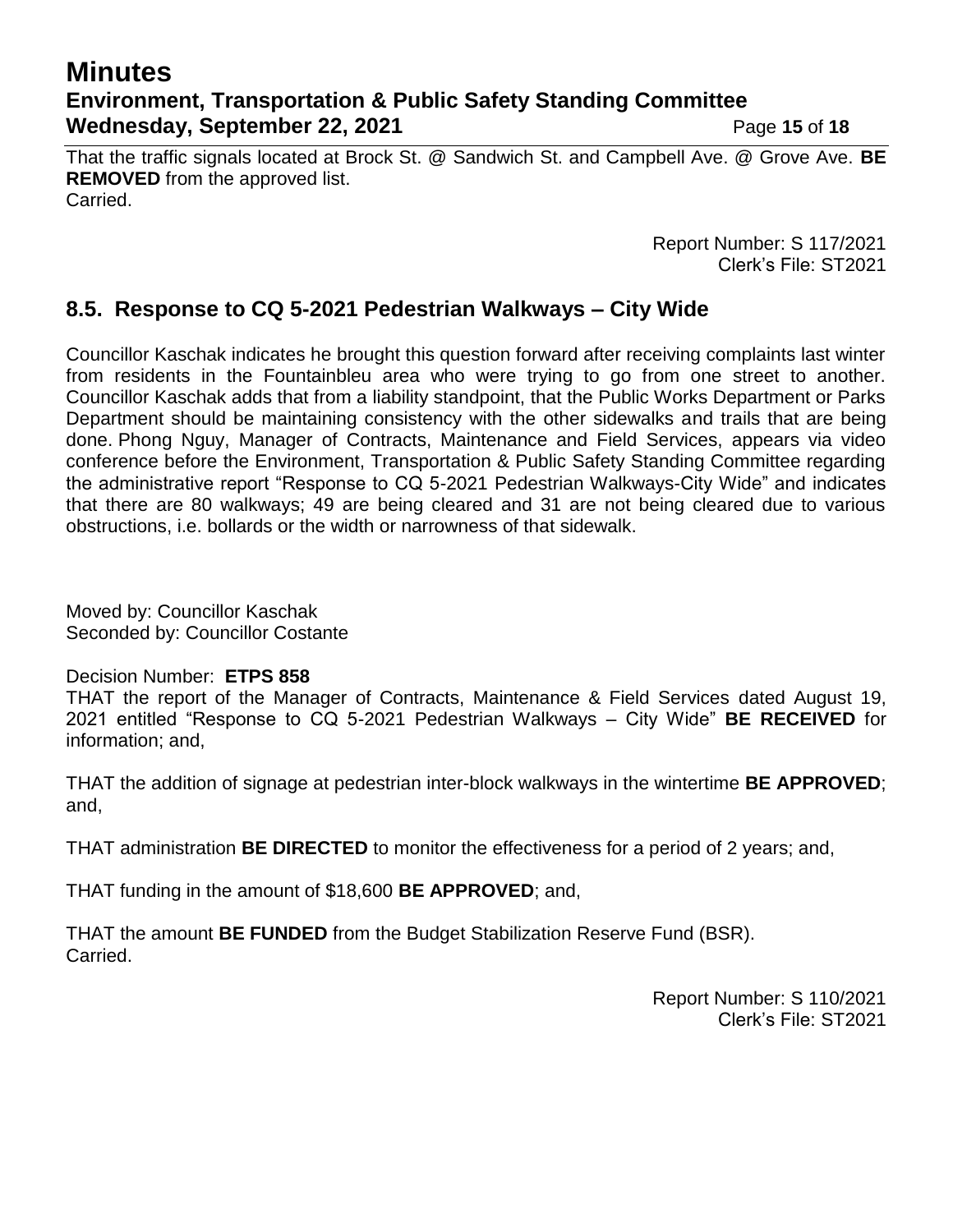## **Minutes Environment, Transportation & Public Safety Standing Committee Wednesday, September 22, 2021** Page 16 of 18

#### **9. TRANSIT BOARD ITEMS**

### **9.1. Payment Relief for Contract Revenue with 1333988 Ontario Inc. o/a Streetseen Media - City Wide**

Councillor Francis inquires as to why this request is being put forward regarding a third party business. Tyson Cragg, Executive Director Transit Windsor appears via video conference before the Environment, Transportation and Public Safety Standing Committee regarding the administrative report "Payment Relief for Contract Revenue with 1333988 Ontario Inc. o/a Streetseen Media – City Wide" and indicates that the situation with Streetseen is not unique to Transit Windsor, and the same types of appeals have been made to other transit agencies in Southern Ontario. Mr. Cragg adds that it is simply a request on Streetseen's behalf with respect to transit advertising. Mr. Cragg indicates that in speaking with Streetseen's administration, they advised that they received no revenue during the lock down period and they have requested four months of relief during those periods from Transit Windsor.

Moved by: Councillor McKenzie Seconded by: Councillor Costante

#### Decision Number: **ETPS 859**

THAT the Environment, Transportation & Public Safety Standing Committee, sitting as the Transit Windsor Board of Directors, and City Council **AUTHORIZE** the payment relief of contract revenue fees for 1333988 Ontario Inc. o/a Streetseen Media Inc. for:

- i. Advertising on bus shelters for the months of January, February, April, and May, 2021, in the amount of \$13,909.00 plus applicable HST; and,
- ii. Advertising on Transit buses for the months of January, February, April, and May, 2021, in the amount of \$63,333.32 plus applicable HST

which covers the period of time where government-imposed lockdowns and stay-at-home orders were issued due to the COVID-19 Pandemic; and further,

THAT the loss in revenue over the four months **BE OFFSET** by the Safe Restart Program and with Streetseen Media's commitment to increasing the revenue payments from 2022 to 2024. Carried. Councillor Francis voting nay.

> Report Number: S 108/2021 Clerk's File: MT2021

## **9.2. Update to Transit Windsor Signing Authorities - City Wide**

Moved by: Councillor McKenzie Seconded by: Councillor Francis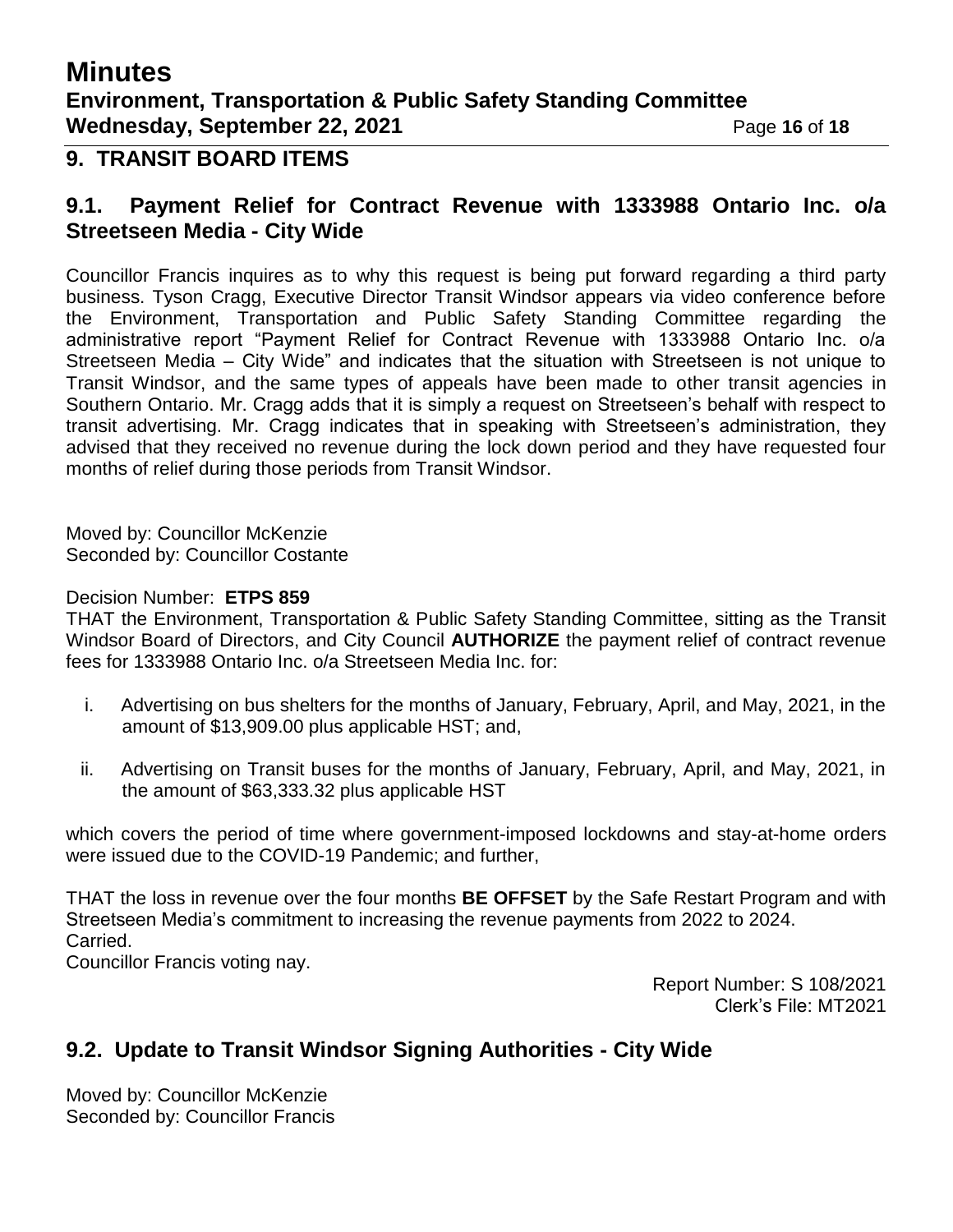# **Minutes Environment, Transportation & Public Safety Standing Committee Wednesday, September 22, 2021** Page 17 of 18

Decision Number: **ETPS 860**

THAT the Environment, Transportation & Public Safety Standing Committee, sitting as the Transit Windsor Board of Directors, and City Council **APPROVE:**

- i. The changes in designated signing authorities for the Transit Windsor Imprest bank account as follows:
	- 1. Replace the City Engineer Corporate Leader Environmental Protection & Infrastructure Services with Maintenance Manager-Fleet, Transit Windsor;
	- 2. Designate the Executive Director, Transit Windsor and the Senior Manager of Fleet and Support Services as the primary signing authorities;
	- 3. Designate the Manager of Operations, Transit Windsor and the Maintenance Manager-Fleet, Transit Windsor as the secondary signing authorities;
	- 4. The secondary signing authorities would be utilized should one of the primary signatories be unavailable; and,
- ii. An update to reflect the new position titles to the designated signing authorities, as a result of title changes as follows:

1. Manager of Planning to Manager of Operations, Transit Windsor.

Carried.

Report Number: S 125/2021 Clerk's File: MT2021

## **9.3. On Demand Service for Transit Windsor - City Wide**

Councillor McKenzie asks Administration to outline the process. Mr. Cragg indicates that the purpose of the report was to be received for information and the next steps are for Administration to develop a strategy.

Councillor McKenzie inquires about the potential for these services to be delivered by an outsourced service. Mr. Cragg indicates that part of the consulting process is to look at all possible service delivery options.

Moved by: Councillor Francis Seconded by: Councillor Costante

#### Decision Number: **ETPS 861**

THAT the Environment, Transportation and Public Safety Standing Committee, sitting as the Transit Windsor Board of Directors, and City Council **RECEIVE FOR INFORMATION** the report